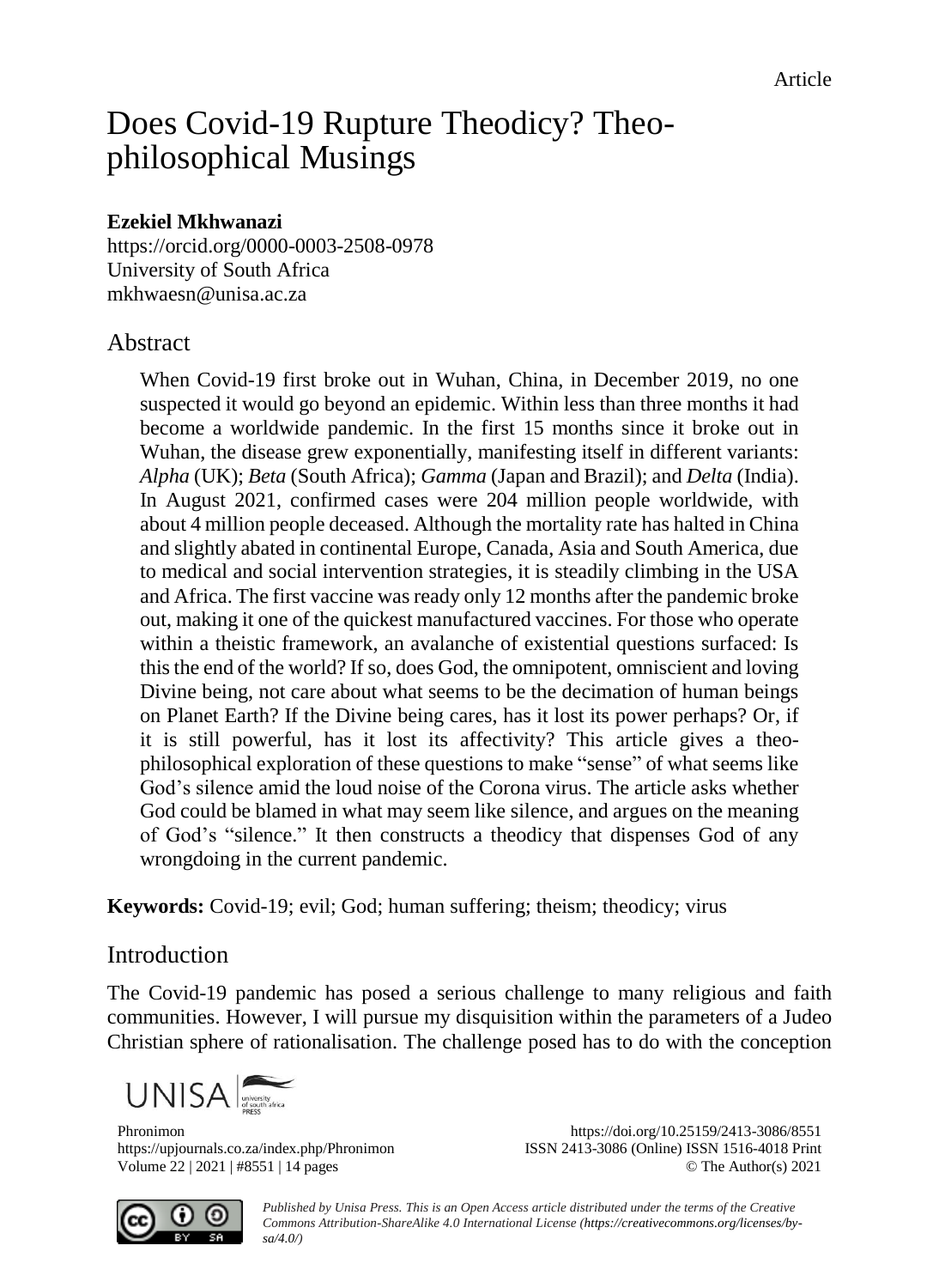of God (and evil) within the Judeo Christian tradition and whether such a conception of God can coexist within the prevailing pandemic. But, first let me premise my discussion with some bold and daring presuppositions, which have become normative within the Judeo Christian religion. Throughout the history of Western theology, various proofs for the existence of God—from the ontological, the cosmological, the teleological, to the moral argument, have been proffered. However, it is beyond the scope of this paper to attempt to prove the rationality of God's existence. The presuppositions I am premising my paper on, are part of a Judeo-Christian worldview and can be summed up as follows (Hick 1983, 5–14):

- That there exists a God;
- Who is loving (benevolent) and caring to human beings and nature;
- And who is at the same time all-powerful (omnipotent), and all-knowing (omniscient);
- And is a creator and sustainer of the universe.
- Furthermore, there exists evil in the world, whether moral or natural; and
- That human beings are entitled to a better and comfortable world.

Following these presuppositions, it is logically admissible for those inhabiting and subscribing to the theistic world that there should be "good" reasons why an omnipotent, omniscient and wholly benevolent God would allow evil (or what seems like evil) to prevail in the world. The existence of such evil, the paper will argue, does not nullify the existence of God nor take away from God his or her ontological perfection. For some, the presence of the Coronavirus, with its continuing ravaging effects on human beings, undermines the belief in the existence of an omnipotent, omniscient and benevolent God. The argument of the sceptic in this case is that if God exists and he or she is what conventional theology argues that God is, namely, the creator and upholder of the universe, and that he or she is a loving God, why does he/she not use their power to prevent this disease from spreading and decimating people? The sceptic's argument continues: If God has the power but does not use it in the face of such a pandemic, then we cannot help but conclude that God does not care about the annihilation of people. If this conclusion is true, then it contradicts the claim that God is benevolent. For this reason, the Covid-19 pandemic seems to rupture theodicy. By theodicy, I understand a set of propositions that explain the reality of God's coexistence with evil, without the latter taking anything away from God or making God anything less than a God. The purpose of this paper is to reflect critically on the nature of Covid-19 as an evil, and the role that a theistic God plays amid such perceived evil. The paper asks whether God could be blamed for what may seem like silence on his or her part, and argues carefully on the meaning of God's "silence." The paper constructs a theodicy that dispenses God of any wrongdoing in the current pandemic.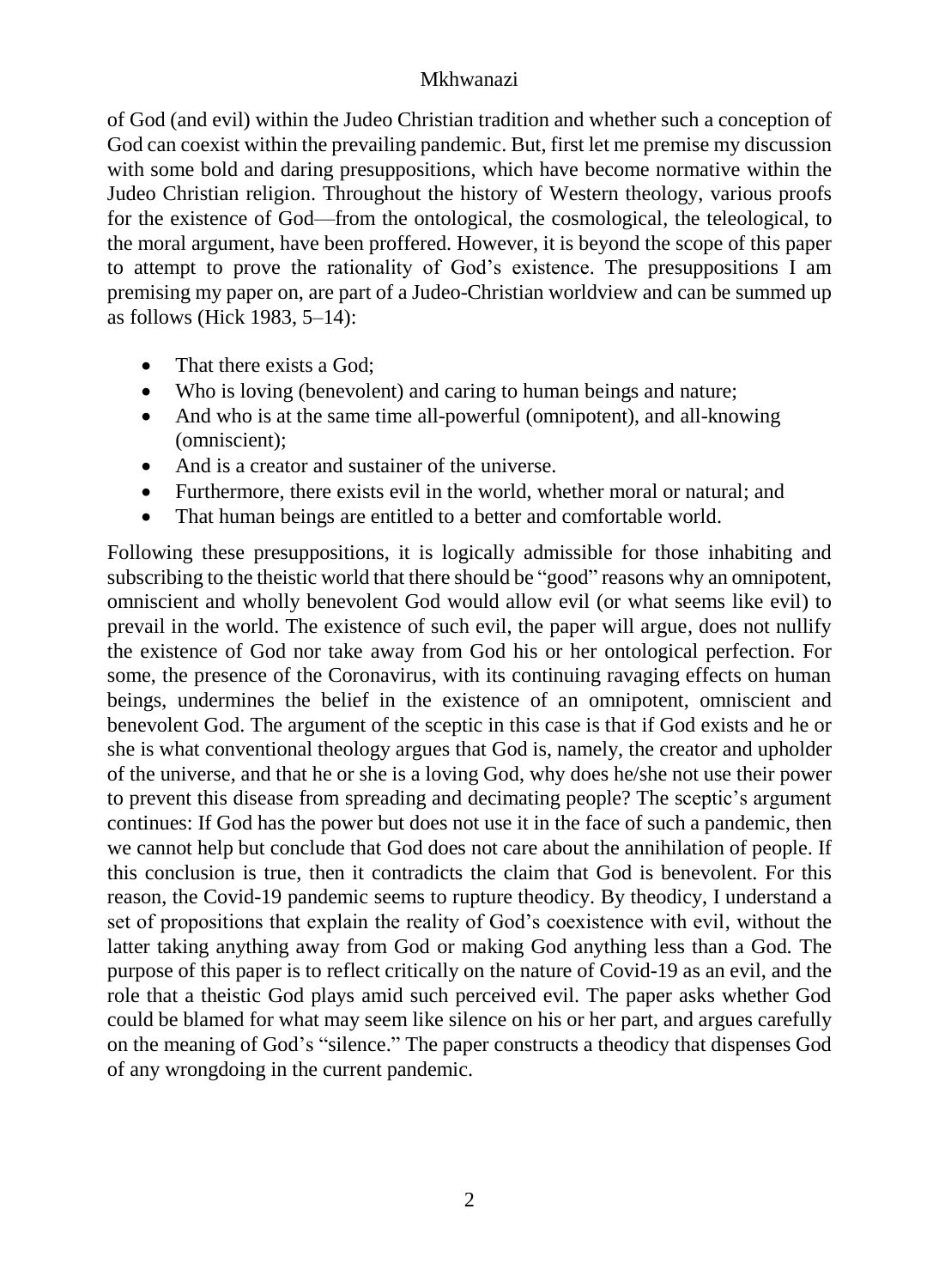# Covid-19 Pandemic

1

The coronavirus disease is not new. Until now, we have seen three varieties of the coronavirus disease. *The first outbreak* occurred in 2002 in the Guangdong province of China. It manifested as a severe acute respiratory syndrome (SARS) with symptoms ranging from fever, dry cough, headache, muscle aches and breathing difficulties. For this reason, it was known as *SARS-Cov* (Lvov and Alkhovsky 2020, 65). According to the World Health Organisation (WHO) the epidemic spread through 26 countries and infected nearly 8 000 people worldwide.<sup>1</sup>

*The second outbreak* followed in 2012 in Saudi Arabia. It received the medical name, "Middle East Respiratory Syndrome" (MERS), denoted in medical language as *MERS-Cov* for short. This coronavirus, like *SARS-Cov,* also manifested in its victims through fever, cough, pneumonia, diarrhoea and other flu-like symptoms. The World Health Organisation (WHO) reported that the disease may have originated in bats and was later transmitted to camels. <sup>2</sup> The infected camels are said to have transmitted the disease to humans. According to WHO, 27 countries were infected, of which 80% of reported cases were from Saudi Arabia. The virus claimed 858 human lives worldwide. 3

*The third outbreak*, which is current and is also the subject matter of this paper, is known as Covid-19 (short for the coronavirus disease of 2019) because it belongs to the family of coronaviruses, like *SARS-Cov* and *MERS-Cov*. In fact, the three have a close genetic resemblance. However, Covid-19 surfaced in December 2019 in the city of Wuhan in the Chinese province of Hubei. The disease is claimed to be caused by the *SARS-Cov2* virus (Lvov and Alkhovsky 2020, 65). Although Covid-19 presents with the same symptoms as *SARS-Cov* and *MERS-Cov*, it is more devastating than these. Its transmission mode is via two basic routes (Bhowmick et al. 2020, 1). The first mode of transmission is through respiratory droplets from the infected person's mouth or nose, which can remain in the air or on surfaces for an extended period of time. The second mode of transmission is through physical contact, especially with hands that may have been contaminated with the infected person's respiratory droplets. Already in the first week of August 2021, it was reported that there were 204 million positive cases worldwide. <sup>4</sup> This number is significantly higher than the 8 000 cases of *SARS-Cov* in 2002. Again, in the same period, over 4 million people are confirmed dead globally as

<sup>1</sup> WHO International Travel and Health, [https://www.who.int/ith/diseases/sars/en/.](https://www.who.int/ith/diseases/sars/en/)

<sup>2</sup> WHO Middle East Respiratory Syndrome, [https://www.who.int/westernpacific/health-topics/middle](https://www.who.int/westernpacific/health-topics/middle-east-respiratory-syndrome-coronavirus-mers)[east-respiratory-syndrome-coronavirus-mers.](https://www.who.int/westernpacific/health-topics/middle-east-respiratory-syndrome-coronavirus-mers)

<sup>3</sup> [https://www.who.int/westernpacific/health-topics/middle-east-respiratory-syndrome-coronavirus](https://www.who.int/westernpacific/health-topics/middle-east-respiratory-syndrome-coronavirus-mers)[mers.](https://www.who.int/westernpacific/health-topics/middle-east-respiratory-syndrome-coronavirus-mers)

<sup>4</sup> WHO, Coronavirus Disease Pandemic[, https://www.who.int/emergencies/diseases/novel-coronavirus-](https://www.who.int/emergencies/diseases/novel-coronavirus-2019)[2019.](https://www.who.int/emergencies/diseases/novel-coronavirus-2019)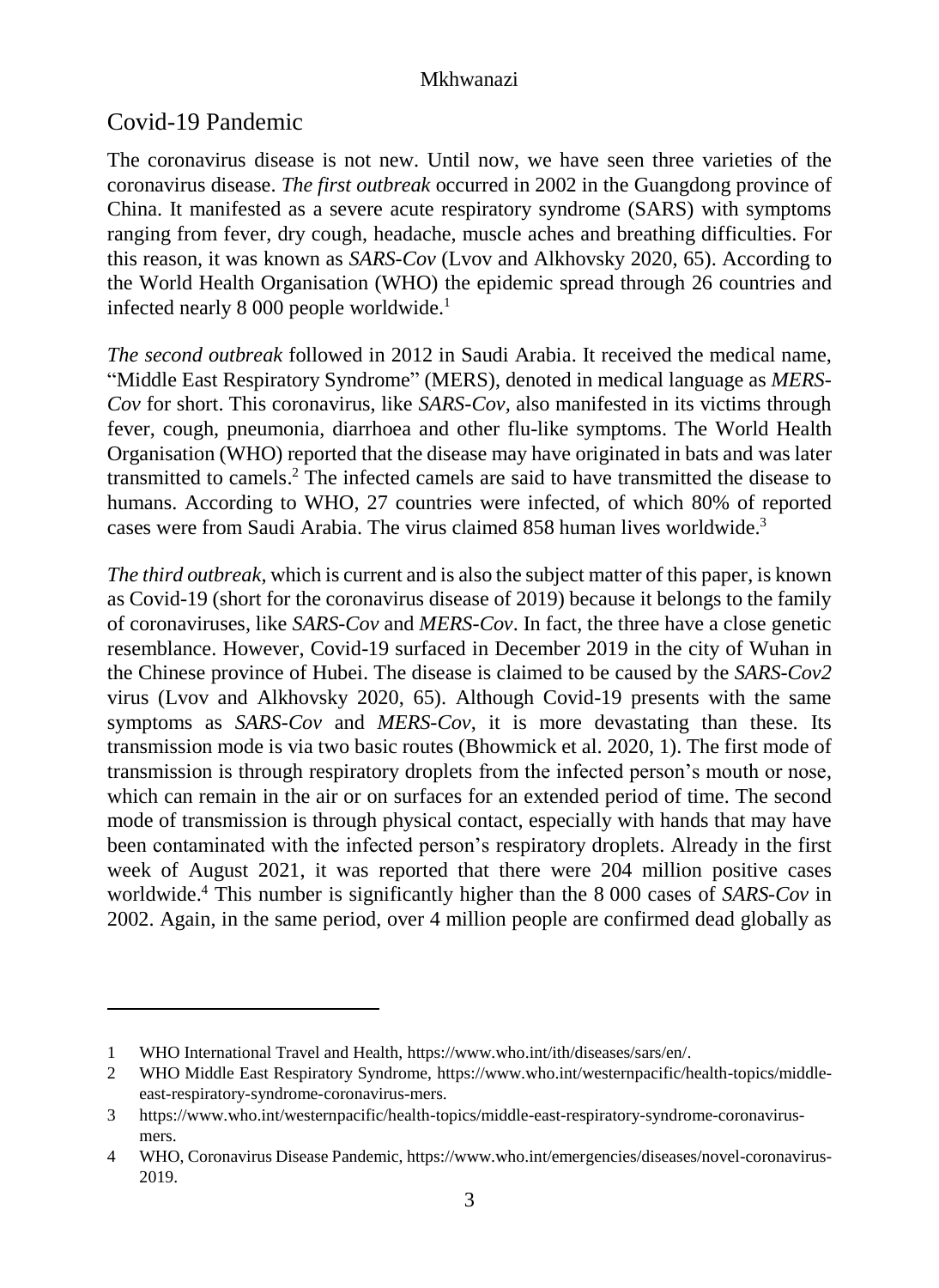a result of Covid-19. <sup>5</sup> These fatalities are much higher in comparison to the 858 lives claimed by *MERS-Cov* in 2012. Notably, Covid-19 has affected 235 countries or territories as of 7 October 2020. <sup>6</sup> This is 10 times more than the number of countries affected and infected by *SARS-Cov* and *MERS-Cov*. Thus, *SARS-Cov2* (Covid-19) spread throughout the world far more rapidly and wider than the other two coronaviruses.

Covid-19 can be compared to the Spanish Flu, which broke out in 1918 (Woodward 2020). Both pandemics are characterised by attacking the respiratory system of their victims and accordingly, strategies for mitigation against them involve the wearing of masks, self-quarantining, social distancing and the regular washing of hands. Back then, the Spanish Flu was regarded as the deadliest pandemic in Modern History, with a fatality rate of 20 to 50 million people. <sup>7</sup> The two diseases seem to have been contracted from animals and subsequently spread from one person to another through human droplets. One of the most notable differences between them is that the Spanish Flu struck down those who were previously healthy, including young people. Covid-19, on the other hand, attacks mostly the elderly and those who are vulnerable, with underlying health conditions such as diabetes, hypertension, asthma, lung and heart diseases.

# **On the Origin of Covid-19**

The actual cause of the outbreak of the Covid-19 pandemic is still a subject of investigation. However, there are several hypotheses that have gained currency since the emergence of Covid-19. I will discuss only three that have enjoyed prominence.

# *Live Animal Market Trading*

1

There are some research works that have identified the likely origin of the coronavirus to bats and pangolins that are sold in live animal markets in China, for their use in traditional Chinese medicine (TCM). Among those who have recently supported this theory are Wassenaar and Zou (2020); Turcio-Casco and Gatti (2020); and Salzberg (2020). According to this theory, the handling of bats and pangolins at these markets poses a risk of contracting the coronavirus disease, as these animals are the primary hosts of the virus (Wassenaar and Zou 2020, 343). Bats, in particular, are highly sought after for reasons revealed by Turcios-Casca and Gatti (2020, 2):

… a bat genus supposedly responsible for previous epidemic viruses, are captured in China and sold in wet markets because their dried body parts are added to wines or powders to detoxicate the body. Moreover, in some regions of Asia, many people

<sup>5</sup> WHO, Coronavirus Disease Pandemic[, https://www.who.int/emergencies/diseases/novel-coronavirus-](https://www.who.int/emergencies/diseases/novel-coronavirus-2019)[2019.](https://www.who.int/emergencies/diseases/novel-coronavirus-2019)

<sup>6</sup> WHO, Coronavirus Disease Pandemic[, https://www.who.int/emergencies/diseases/novel-coronavirus-](https://www.who.int/emergencies/diseases/novel-coronavirus-2019)[2019.](https://www.who.int/emergencies/diseases/novel-coronavirus-2019)

<sup>7</sup> History.com. [https://www.history.com/topics/world-war-i/1918-flu-pandemic.](https://www.history.com/topics/world-war-i/1918-flu-pandemic)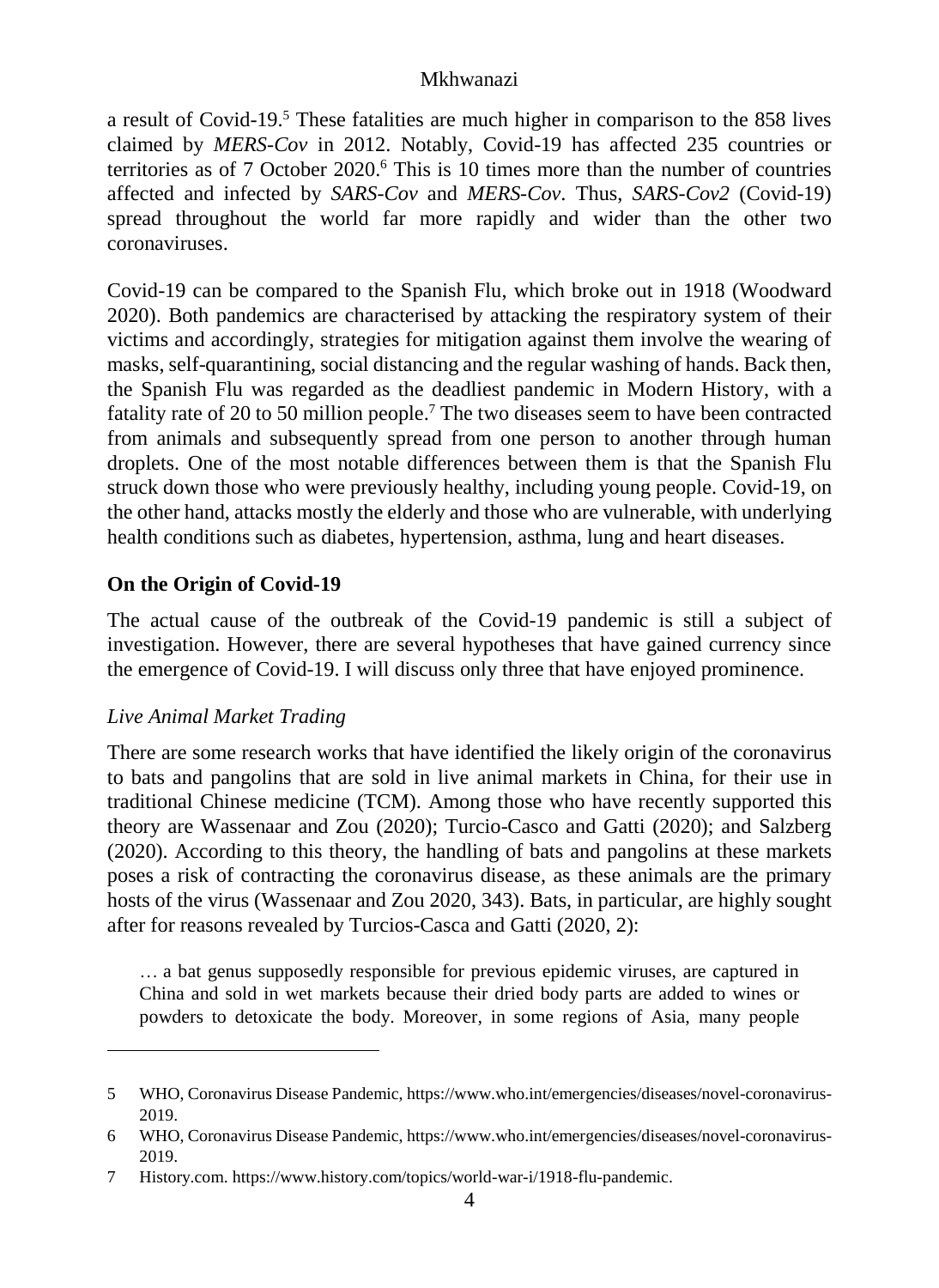continue to eat bats' flesh because it is considered a delicacy, and in China it is believed to have medicinal qualities.

On the medicinal use of bats, Wassenaar and Zou (2020, 346) concur with the above that "… bats and their excrements are often used in traditional Chinese medicine (TCM), which may be a reason for their legal or illegal trading." Interestingly, some animal rights groups and vegans condemn the Chinese practice of traditional medicine, not only for its link with the emergence of Covid-19, but also for acts of animal cruelty that are purported to be taking place in these markets. These groups have made vociferous calls on the World Health Organisation (WHO) to withdraw China's licence to trade in traditional medicine. Salzberg, a professor of biomedical engineering at John Hopkins University, in a magazine, *Forbes* (Salzberg 2020), expresses his objection to TCM as follows:

TCM is not medicine. It's little more than a set of traditional beliefs (or a philosophy, as Nature called it) about various concoctions and their effect on one's health. Most of these beliefs have no evidence whatsoever that they provide any health benefits. Many of them derive from a pre-scientific view (which is not at all unique to China) that eating an animal gives one some of the properties of that animal. This is utter nonsense, of course.

The remarks in the quote above border on ethnocentrism and cultural insensitivity. TCM has proven over the years to be a "cheap" alternative to the so-called "real" medicine for many people. Nonetheless, there is a cumulative effect to the opposition of TCM. In other words, not only does the practice of traditional medicine in China open up the space for animal cruelty, but it also occasions the risk of contracting Covid-19. There is a need for further research to establish the veracity of the theory of bats and pangolins as the cause of Covid-19.

# *Viral Leakage from Wuhan Institute of Virology*

1

The second theory propounded in an effort to trace the origin of Covid-19, reveals that this virus was genetically engineered by scientists (who are not named) in a laboratory in Wuhan. <sup>8</sup> Another version of the same theory, which is perhaps more charitable to China, claims that the coronavirus was created (by mistake) possibly in the process of seeking an AIDS vaccine (Ando 2020). This theory was corroborated, among others, by a French virologist, one of the Nobel laureates responsible for discovering HIV, namely Luc Montagnier (Ando 2020). The virologist and his US supporters allege that the coronavirus escaped from a laboratory, possibly by mistake.

<sup>8</sup> *The Conversation*, [https://theconversation.com/heres-how-scientists-know-the-coronavirus-came](https://theconversation.com/heres-how-scientists-know-the-coronavirus-came-from-bats-and-wasnt-made-in-a-lab-14185)[from-bats-and-wasnt-made-in-a-lab-14185.](https://theconversation.com/heres-how-scientists-know-the-coronavirus-came-from-bats-and-wasnt-made-in-a-lab-14185)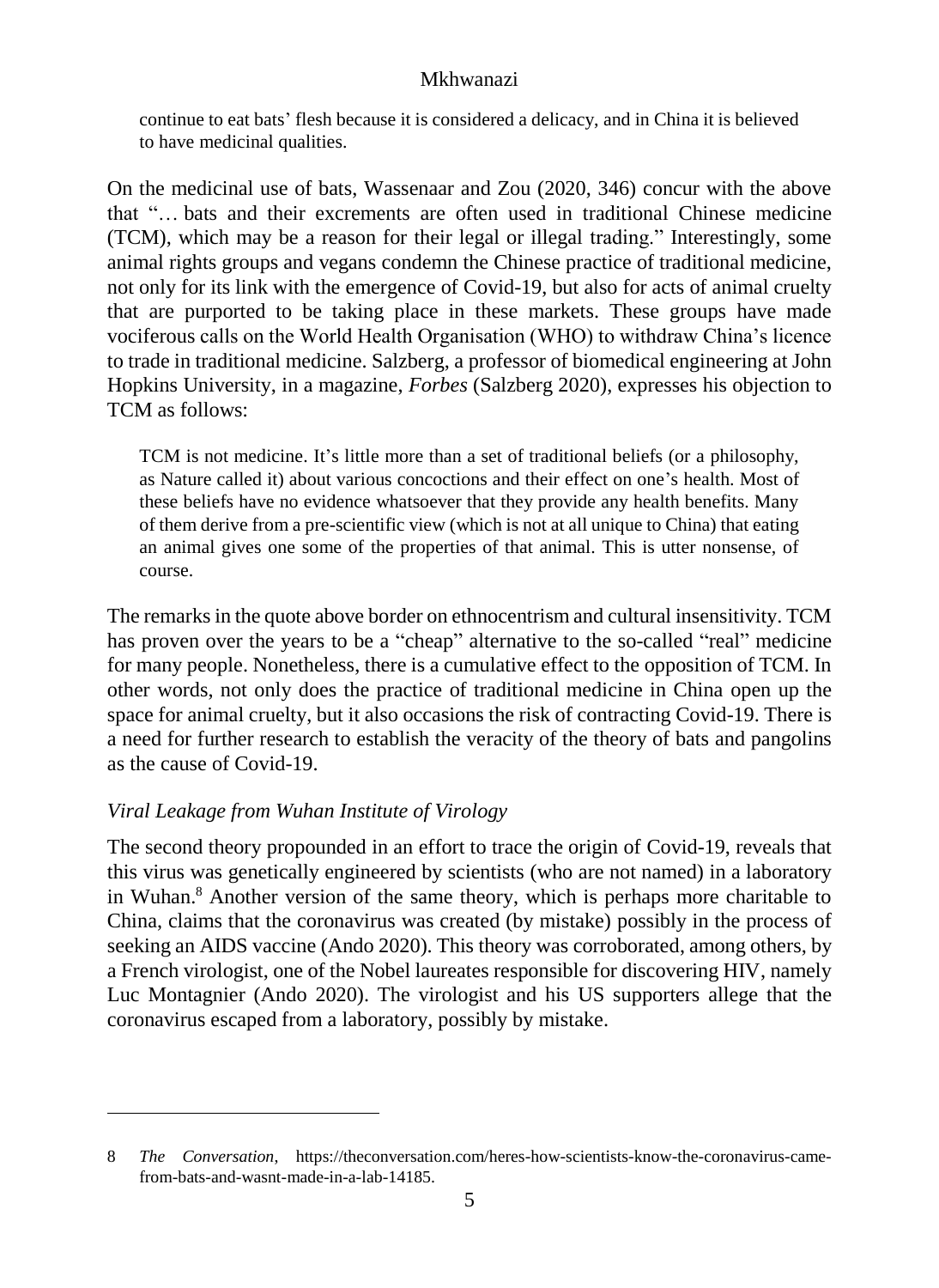The viral leakage theory has been rejected by some researchers, who argue that the virus has evolved naturally from animals such as bats and pangolins and then crossed into human species. <sup>9</sup> They further argue that, had the coronavirus been engineered in a lab, there would have been signs of manipulations in the genetic makeup of the virus. 10 For instance, researchers from France's *Institut Pasteur* and the National centre for Scientific Research, point out that a virus of this nature requires animal hosts to grow and to spread to human beings (Ando 2020). This theory seems to have strained diplomatic relations between the US and China. These strenuous relations were exacerbated further by the former US President, Mr Donald Trump, who consistently referred derogatively to the coronavirus as the "Chinese virus" (*The Indian Express*, 11 October 2020; *The Conversation*, 21 April 2020; *The Washington Post*, 16 September 2020). More research must still be undertaken to establish conclusively if indeed this virus was engineered in the laboratory in China.

#### *The Fifth-generation (5G) Technology*

1

Another theory was postulated in an attempt to explain the origin of Covid-19. The theory suggests that there is a causal link between Covid-19 disease and the fifth generation (5G) technology. 5G is the latest wireless mobile phone technology that operates through higher radio frequencies that deliver data more quickly and can also support a bigger capacity of cellular connectivity. According to Morgan (in *Euro News*, 15 May 2020), there is a widespread conjecture that 5G might have adverse effects on human health as it exposes human beings to more radiation than the body can handle. According to the theory, radiation from 5G technology causes Covid-19 disease (Van Prooijen 2020). Notably, there are three variations of the 5G technology theory. The first one is the most radical one as it suggests that Covid-19 is directly caused by harmful radiation from 5G networks. The second variation claims that 5G networks have lowered people's immune response to the virus, thereby enabling the virus to dis-ease and eventually kill those infected. The third variation of the 5G technology theory claims that although radiation from 5G networks does not cause Covid-19, it facilitates the rapid spread of the virus. This implies that the coronavirus is air-born through these radio-active waves. However, no details are provided on how exactly this takes place.

The 5G theory was so widespread that it influenced the behaviour of people in some quarters of the world to do something about the 5G transmitters. For instance, in the UK and the Netherlands, 5G network transmitters and masts were destroyed by protesters, and workers in those networks were threatened if they did not abandon their work (Van Prooijen 2020).

<sup>9</sup> *The Conversation*, [https://theconversation.com/heres-how-scientists-know-the-coronavirus-came](https://theconversation.com/heres-how-scientists-know-the-coronavirus-came-from-bats-and-wasnt-made-in-a-lab-14185)[from-bats-and-wasnt-made-in-a-lab-14185.](https://theconversation.com/heres-how-scientists-know-the-coronavirus-came-from-bats-and-wasnt-made-in-a-lab-14185)

<sup>10</sup> *The Conversation*, [https://theconversation.com/heres-how-scientists-know-the-coronavirus-came](https://theconversation.com/heres-how-scientists-know-the-coronavirus-came-from-bats-and-wasnt-made-in-a-lab-14185)[from-bats-and-wasnt-made-in-a-lab-14185.](https://theconversation.com/heres-how-scientists-know-the-coronavirus-came-from-bats-and-wasnt-made-in-a-lab-14185)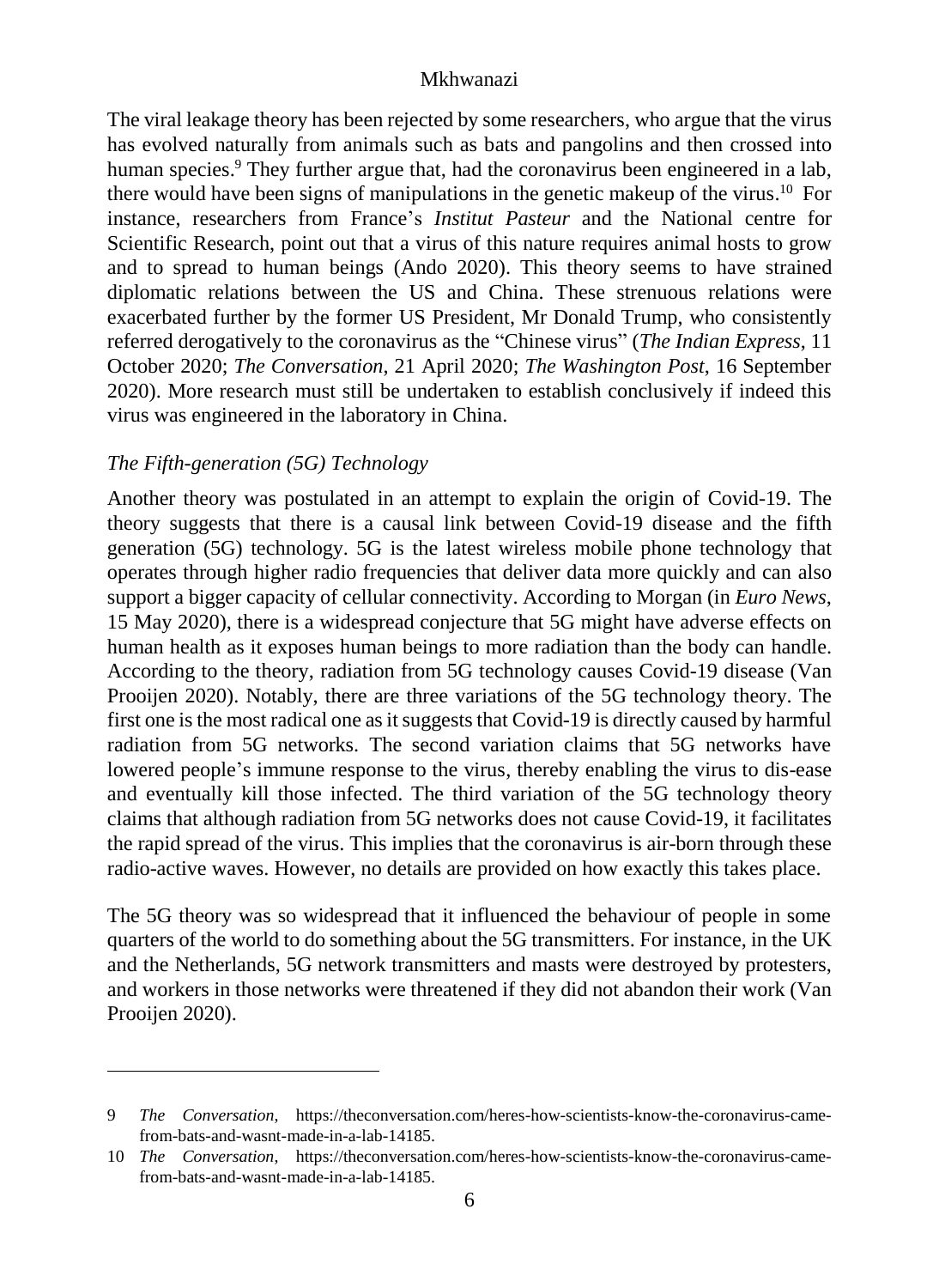Despite its widespread occurrence, the 5G theory is opposed by some who regard it as a conspiracy theory that has no scientific basis. Alexander Morgan (2020), for instance, is one such critic. He maintains that the 5G technology cannot be behind the pandemic, either by spreading the virus or by compromising human beings' immune systems. For him, Covid-19 is transmitted via respiratory droplets as one coughs or sneezes. He dismisses the view that radio-active waves can transmit the virus. Van Prooijen supports Morgan in the rejection of the 5G theory (Van Prooijen 2020). He argues that Covid-19 outbreaks have reached even those parts of the world that are still without the 5G networks. He cites Iran as one of those countries and presents the following Covid-19 statistics: Iran, as of 5 October 2020, had nearly half a million confirmed cases and 25 000 fatalities, and yet it has no 5G cellular networks.

Although the three theories above are not conclusive, they shed some light on the complexity of the genesis of this virus. Thus, we cannot dismiss them outrightly.

# **The Effects of Covid-19**

Covid-19 has brought much pain and suffering to the world community. Among the 4 million that lost their lives (following recent statistics), someone was deprived of parents, or children, or spouse, or relatives and or friends. While death is one of the human eventualities, dying from Covid-19 is the most dreadful thing as the victims of this virus die a lonely death, without the support of family and friends for fear of further transmission of the virus on the surviving members of the human species.

Further, in many countries the pandemic has laid bare long ignored risks such as inadequate health systems; gaps in social protection and structural inequalities (United Nations, Policy Brief on Universal Health Coverage, October 2020). The pandemic has also underlined the significance of basic public health; strong health systems and emergency preparedness, of which most countries were unfortunately found wanting in relation to these measures. According to the United Nations Policy Brief on Universal Health Coverage (October 2020), Covid-19 clearly shows that "at least half of the world's population still do not have full coverage of essential health services." A majority of these populations are from the developing world. The UN Policy Brief observes further that "the virus poses the greatest risk to those groups that were already in situations of great vulnerability: those living in poverty, older people, those with preexisting health conditions, women, children, migrants, and those who have been forcibly displaced."

Not only does the coronavirus destroy lives. It also destroys the livelihoods of people. The virus has also caused disruptions in trade and value chain systems, including capital flow from one country to another, which was caused by containment and mitigation measures against the virus, such as lockdowns and state of health emergencies (*Africa Pulse,* April 2020). It is becoming more and more clear that all of these disruptions have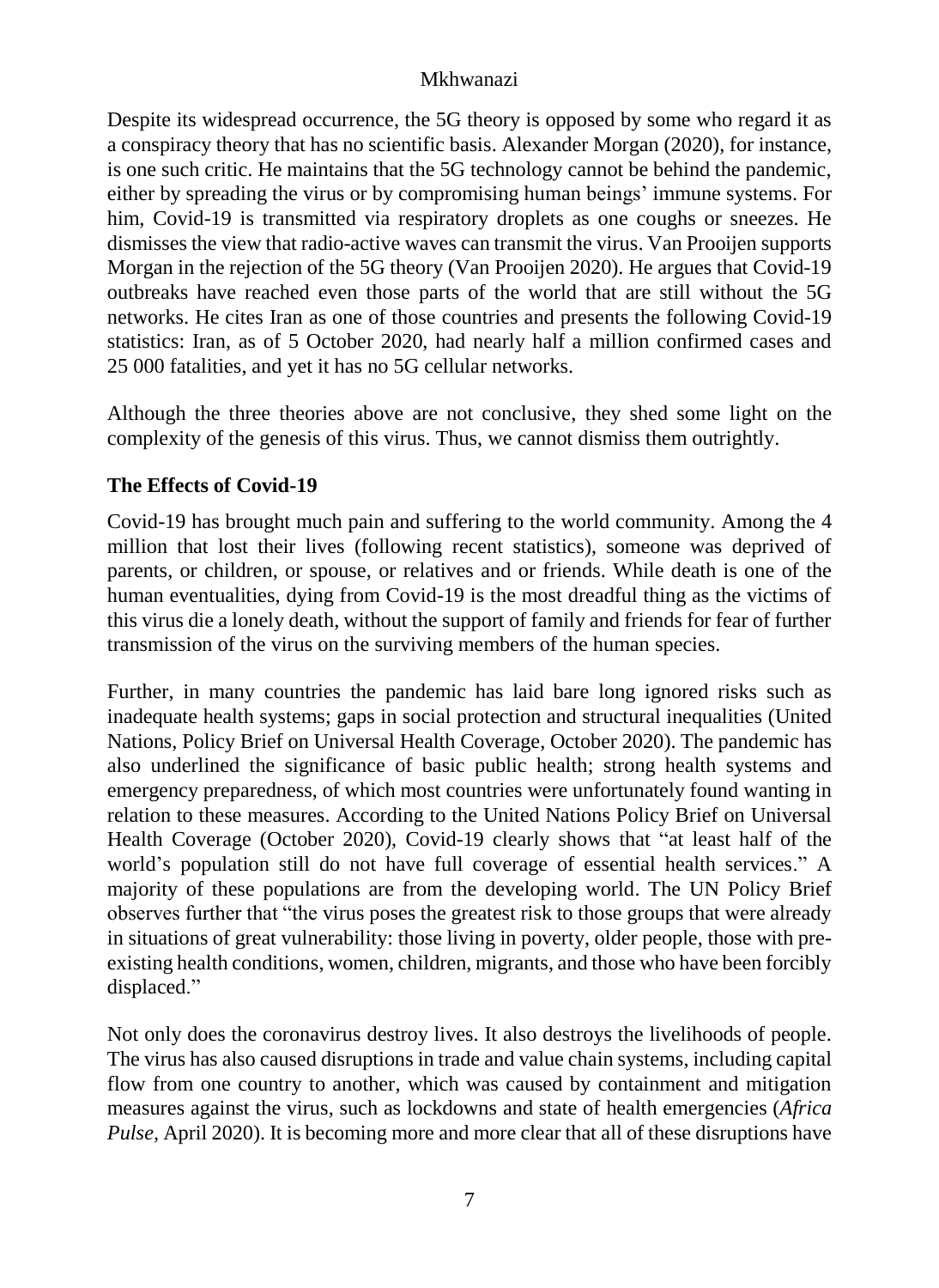unleashed a global economic recession of an unparalleled nature that has already started to push 70 to 100 million people into adverse poverty (*Africa Pulse,* April 2020).

More drastic effects of the pandemic are still evolving, and they will surely be incomparable to what I have already captured above, as more waves and variants of the pandemic are anticipated.<sup>11</sup> Nonetheless, the above description of the effects of Covid-19 does still characterise the pandemic as evil and something undesirable.

# **Theodicy: Is there a (benevolent) God despite Covid-19?**

Having established that Covid-19 is an evil of sort, it remains to be argued what sort of an evil it is. Is it a natural (impersonal blind force) or a moral (personal) evil? It is important to answer this question, as from the answer we can determine the extent to which moral responsibility for Covid-19 can be allotted to God and or to moral agents. More often, human beings do not accept the responsibility for natural evils such as earthquakes, floods, volcanic eruptions and many others. However, more research is revealing how humans precipitate these natural forces (see Richard Swinburne's [1999, 210–222] chapter on "Natural Evil and the Possibility of Knowledge"). The blame is often wrongly apportioned to God alone for such evils.

Covid-19, in my view, inhabits both spaces of evil, the natural and the moral categories of evil. From the point of view that it manifests as a callous force that does not discriminate between the young and the old, the rich and the poor, the Believers and the non-Believers, and that it annihilates people on such a mass scale, it may be categorised as natural evil. But, from the point of view that its origin can also be traced back to acts of commissions or omissions by individuals and groups of people, it can be categorised as a moral evil. This means that human beings have played a role in the outbreak of this pandemic.

Theologians and theistic philosophers have over the years developed theodicies to defend God amidst situations of human suffering. Covid-19 in my view has occasioned such a situation of human suffering. Theodicy can, therefore, be understood as a set of systematic and logical explanations put together in an attempt to defend God's goodness and omnipotence in relation to human suffering (Losada-Sierra 2019, 2); especially in situations of human helplessness where God's intervention is anticipated. Theodicy is a justification, so to say, of human suffering from the perspective of God (if such a perspective exists). In the situation where God seems to have failed, as some argue to be the case with Covid-19, are we then justified to blame God? If we are not, then we are doing *theodicy.* But Emmanuel Levinas (1906–1995), a Franco-Jewish philosopher, has already warned us about the entrapment of theodicy. For him, "theodicy is a temptation of man, which helps to maintain a certain tranquillity despite the helplessness

1

<sup>11</sup> WHO Tracking SARS-CoV Variants, https://www.who.int/en/activities/tracking-SARS-CoV-2 variants?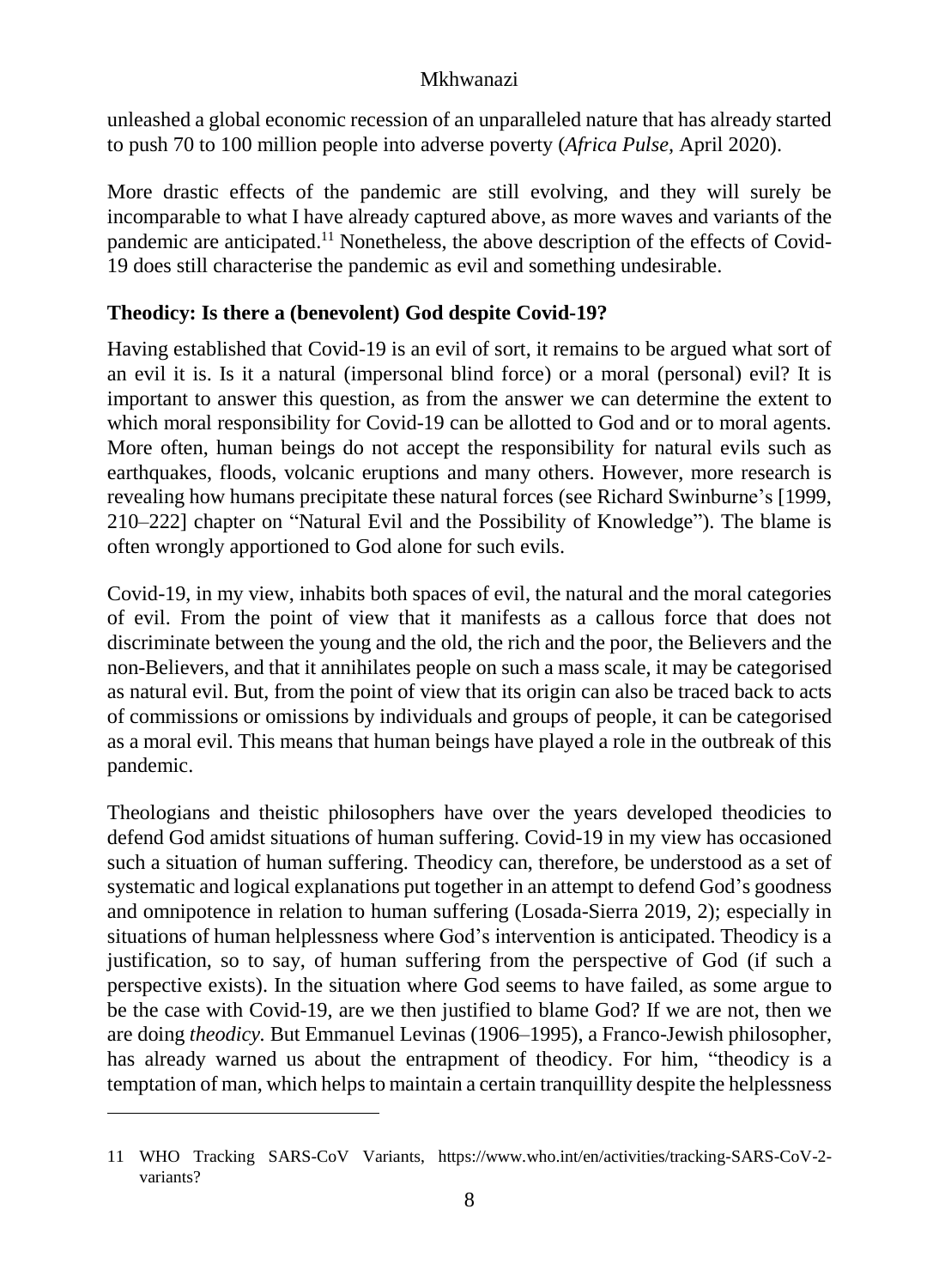of life and saves people from dealing with the abyss of suffering by justifying the unjustifiable" (quoted in Losada-Sierra 2019, 1). I hope as I attempt to enunciate a theodicy that absolves God from the blame of Covid-19, I will not fall into potential traps that Levinas is referring to, namely, one in which one can easily be complacent and in support of inactivity in the midst of human suffering. This kind of indifference to suffering and the justification of a passive God was seen in many accounts of history. The following are classic examples: *Apartheid* in South Africa; the *trans-Atlantic* slavery; the *Jewish Holocaust,* which Levinas refers to in the quote above, and many others. In the historical accounts above, perpetrators of violence and hate constructed theologies that supported the suffering of the *Other.* I hope the theodicy I wish to defend herein will not justify nor ascribe passivity to God amidst the suffering of the *Other.* 

I therefore wish to construct two arguments in defence of God despite the Covid-19 pandemic. The first argument I shall describe as *Teleological*, and the second as *Free Will* argument.

# *The Teleological Argument*

The *teleological* argument I wish to discuss is not the common "Teleological Argument" or "Design Argument" for proving the existence of God, which was first developed by Plato and restated by Thomas Aquinas, and subsequently improved by William Paley in modern times (Hick 1983, 23–26). My argument is intended to show that in Judaic-Christian theism, God is conceived as a being that can turn any morally evil situation to serve a morally good purpose, or *telos.* 

Since the emergence of Covid-19, quite a good number of people have been led to believe that the pandemic commands an evil of a gigantic magnitude. Evil, to be sure, is anything that causes intense human and animal suffering in the world on a daily basis, in great plenitude and for a prolonged period of time (Rowe 1999, 157). As can be expected, evil is one of the factors that justify atheism (Rowe 1999, 157). Thus, Covid-19 has led to serious questioning of the justification of God's existence in the world. But further, if God exists at all, then Covid-19 calls into question the efficacy of his power (potency). The *theist* who may want to insist that God indeed exists and is indeed all-powerful, will lead the *sceptic* to conclude that this may very well be the case, but perhaps what is at stake here, and indeed what is questionable, is God's benevolence and not his existence. In other words, this suggests that although God is *able* to save us from the coronavirus, he/she is not, however *willing* to save us. If God is able and willing to save us, why does Covid-19 seem to have the upper hand? Simply put, why does it seem that the coronavirus is winning?

The teleological argument seeks to answer the question above. The answer can be framed as follows: God does not cause but permits certain evils, for instance, Covid-19, in order to accomplish a goal that is morally good. Thus, from a moral point of view, we could say certain evils serve a good and noble purpose (*telos*). However, this does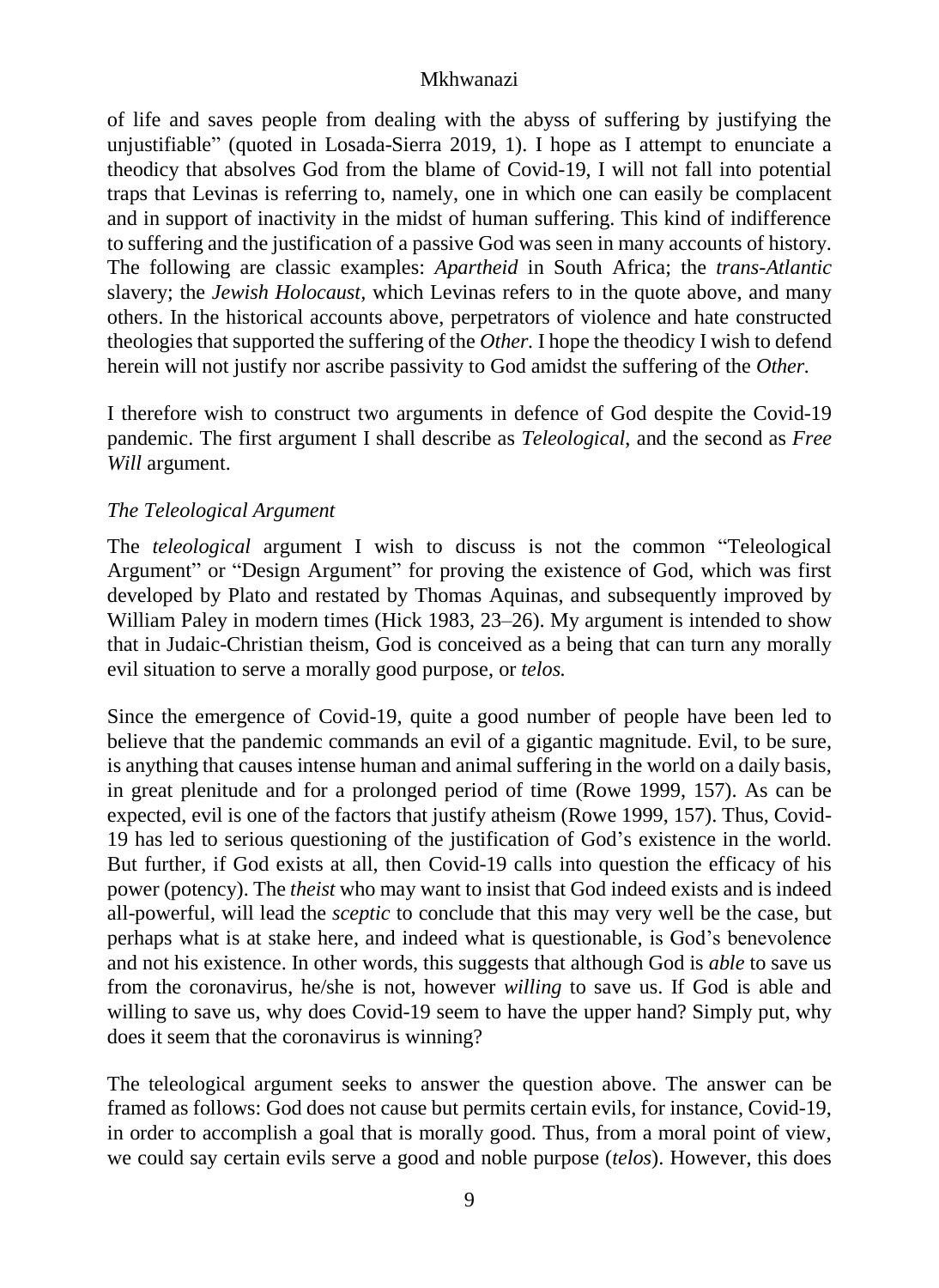not mean that the suffering caused by Covid-19 is something good, which must be appraised and justified in and of itself. On that score, I concur with Rowe (1999, 158) that "intense human or animal suffering is in itself bad and evil, even though it may sometimes be justified by virtue of being part of or leading to some good which isn't obtainable without it." Following the reasoning above, namely, that "good" may issue out of evil, I wish to add that such "good" must surely surpass or outweigh the amount of evil inflicted by the pandemic. Conversely, should God intervene and stop the pandemic, as seems to be desired by many, then more suffering should be caused by this act of God—more than by the pandemic itself. This means that God's nonintervention in the pandemic should be accepted on the condition that his intervention can be shown to cause more harm than the pandemic itself. Thus, the teleology argument advances a conception of God who is a figure that uses pain and suffering to influence human beings to freely perform the right actions in order to advance morality (Draper 1999, 170). Although Covid-19 hits us and continues to hit us hard, there seems to be some measure of good repercussions on different fronts of our experiences in this pandemic. Cursory observation informs us that in some parts of the world, especially the developing world, rendition of some social services was jerked up. For instance, the building of hospitals and clinics; provision of many schools with water and other sanitary equipment; the provision of some relief grants and goods; and some infrastructural development that is sure to benefit people post-Covid-19, can be seen.

Another area wherein a lot of good things seem to have happened, is in the natural environment. During the lockdown, carbon emissions and other forms of pollution were reduced dramatically. These are "benefits" of the pandemic which for some, may be seen as unintended consequences of the pandemic. It would seem then that God used the pandemic to aid the resolution of some issues of service delivery. Further, the pandemic could also be seen as an enabler of the natural environment to recuperate from the damaging acts of human beings. It seems that the pandemic inadvertently effected some measures of social and natural justice.

# *The Free Will Argument*

It is commonly accepted in Judaic-Christian religion, that God, out of his or her free will, has endowed human beings with free-will (Draper 1999, 170). This seems to be consistent with God's benevolence. In other words, a puppet master-like God is not a perfect idea of God. But since God is perfect and wholly good, he or she lets human beings be free. Following this argument then, I concur with Draper (1999, 170) that "since it is logically impossible to force a person to freely perform a right action instead of a wrong one, God cannot give humans freedom and ensure that humans will never perform morally wrong actions." Simply put, for respect of our freedom God will allow human beings to do all sorts of things, including committing errors. Thus, God does not determine what we should do or not do. But Draper goes even further in underlining the importance of a human free will. He suggests that "… a world in which humans freely perform both right and wrong actions is (provided that the balance of right over wrong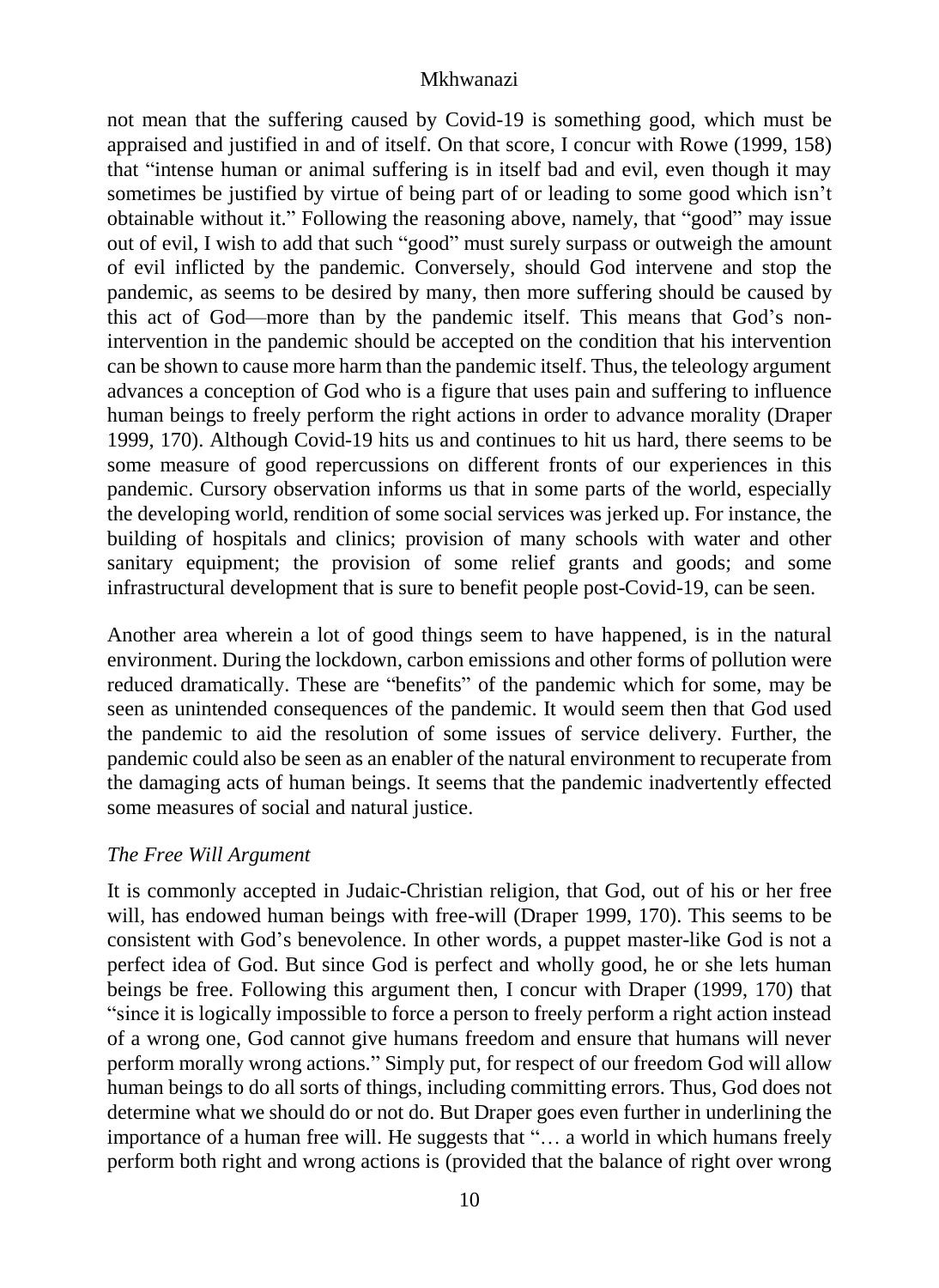actions or of morally good humans over morally bad humans is sufficiently favourable) better than a world in which immorality is prevented by withholding freedom from humans" (Draper 1999, 170).

From our exploration of some hypotheses on the origin of Covid-19, it would seem that human agency cannot be ruled out in determining what could have caused the outbreak of the coronavirus. Since there are pointers to China's wild animal markets as a possible source of Covid-19—even though inconclusive at this stage—all those involved ought to ask serious questions about these markets. Can we continue to handle and or continue to consume certain meats which have the potential to cause diseases such as Covid-19? If indeed, bats and pangolins are carriers of the coronavirus, there is a need to take more appropriate and responsible action to desist from handling or eating these products. I think it is within human beings' freedom and power to stop future coronavirus outbreaks. As free human beings surely, we don't have to eat or handle food products that have the potential to endanger our health and life. The natural environment has provided a wide range of food. If we must cross oceans, mountains and deserts to access food and medicine that are safer, the world is undoubtedly within our reach thanks to our developed and sophisticated mode of transport and technology. Thus, it does not make sense to blame God for acts that human beings chose freely—acts such as choosing which food to eat or not to eat.

As far as 5G technology is concerned, the innovation in this regard is laudable and more resources should be set apart for further research and development in this technology. However, care should be taken to ensure that the amount of radiation emitted by these networks is of safe human standards. There are credible quality assurance bodies worldwide, which can be used to ensure compliance with health and safety standards. Honest and open competition among different cellular networks should also be encouraged. Thus, responsible usage of technology is required. Irresponsible acts, driven by profit motives, as when we develop products that endanger our health and lives, cannot be blamed on God.

The leaked virus theory is a more challenging theory to prove. Researchers should be supported to exercise great caution in handling viruses that are potentially dangerous. Laboratory experiments and work in general are necessary to enable us to make inroads into medical science and technology. But all of these should not be done at the expense of our health and life.

From the above, it is clear that Covid-19 can be regarded as a natural as well as a moral evil. This implies that human beings are equally responsible for the cause and curb of the pandemic. Further, Covid-19 does not disprove the existence of God. To believe otherwise, would imply that we relinquish and absolve ourselves from all forms of responsibility, and as we do that, we shift blame for our misfortunes to God and the natural environment. This is tantamount to refusing to be agents of our lives.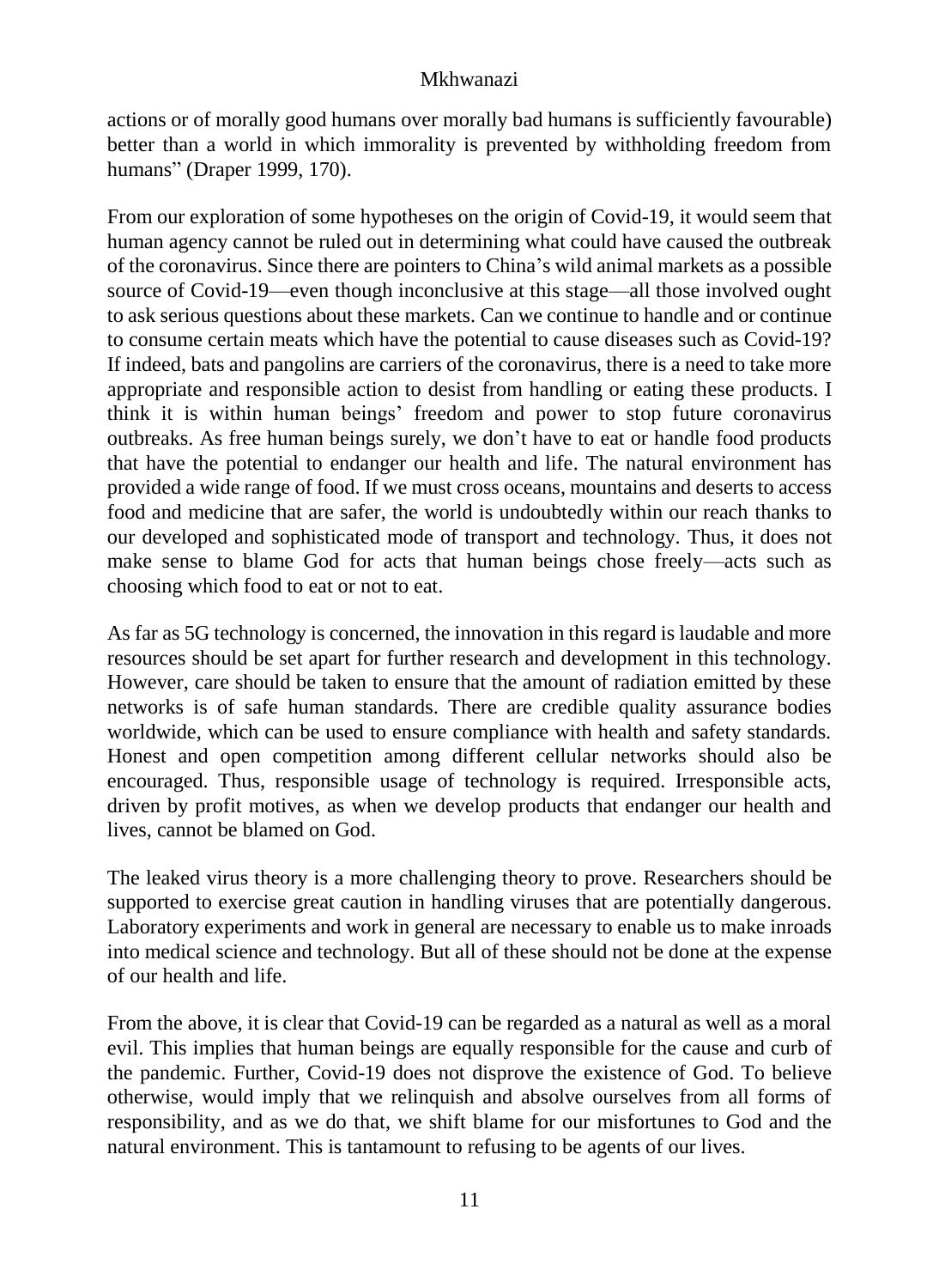# Conclusion

This paper presented Covid-19 as a pandemic that disrupted the lives of human beings in so many ways. The pandemic is experienced as an evil that threatens human beings' very existence. The paper showed that there is an intersection between moral and natural evil in this pandemic. It has argued that the pandemic is more than an impersonal force that seeks to annihilate human beings from the face of the earth. The pandemic can also be seen as something that was brought about by human beings' wrong or mistaken choices. Because of its dual habitation, Covid-19 is a complex disease that requires personal commitment on the part of all who seek to control its mode of spread. The paper dealt specifically with the question of whether the presence of this disease compromises God's power and benevolence. The pandemic has challenged our conception of God, wherein God is seen as a freedom-giver and does not control the world as the puppet-master does. The paper concluded by arguing that Covid-19 does not dispense with the conception of God, who is described as all-powerful, all-knowing and wholly good.

# References

- *Africa Pulse*. 2020. "Assessing the Economic Impact of Covid-19 and Policy Response in Sub-Saharan Africa." April 2020, vol 21, 1–134.
- Ando, Kiyoshi. *Nikkei Asia.* 25 May 2020. "Was Coronavirus made in a Lab? Claim Met with Scepticism." Accessed October 5, 2020. [https://asia.nikkei.com/Business/Science/Was](https://asia.nikkei.com/Business/Science/Was-coronavirus-made-in-a-lab-Claim-met-with-skepticism)[coronavirus-made-in-a-lab-Claim-met-with-skepticism.](https://asia.nikkei.com/Business/Science/Was-coronavirus-made-in-a-lab-Claim-met-with-skepticism)
- Bhowmick, G. D. et al. 2020*.* "Coronavirus Disease 2019 (Covid-19) Outbreak: Some Serious Consequences with Urban and Rural Water Cycle." *NPJ Clean Water* 3 (32): 1–8. [https://doi.org/10.1038/s41545-020-0079-1.](https://doi.org/10.1038/s41545-020-0079-1)
- Draper, Paul. 1999. "Pain and Pleasure: An Evidential Problem for Theists." In *Philosophy of Religion: The Big Questions,* edited by Eleonore Stump and Michael J. Murray, 164–176. Oxford, Malden: Blackwell.
- Hick, John H. 1983. *Philosophy of Religion,* third edition. New Jersey: Prentice Hall.
- History.com. Spanish Flu. Accessed August 15, 2020[. https://www.history.com/topics/world](https://www.history.com/topics/world-war-i/1918-flu-pandemic)[war-i/1918-flu-pandemic](https://www.history.com/topics/world-war-i/1918-flu-pandemic) (19 May 2020)
- Losada-Sierra, Manuel. 2019. "Memory and History: The Overcoming of Traditional Theodicy in Levinas and Metz." *Religions,* no.3: 1–19. [https://doi.org/10.3390/rel10120657.](https://doi.org/10.3390/rel10120657)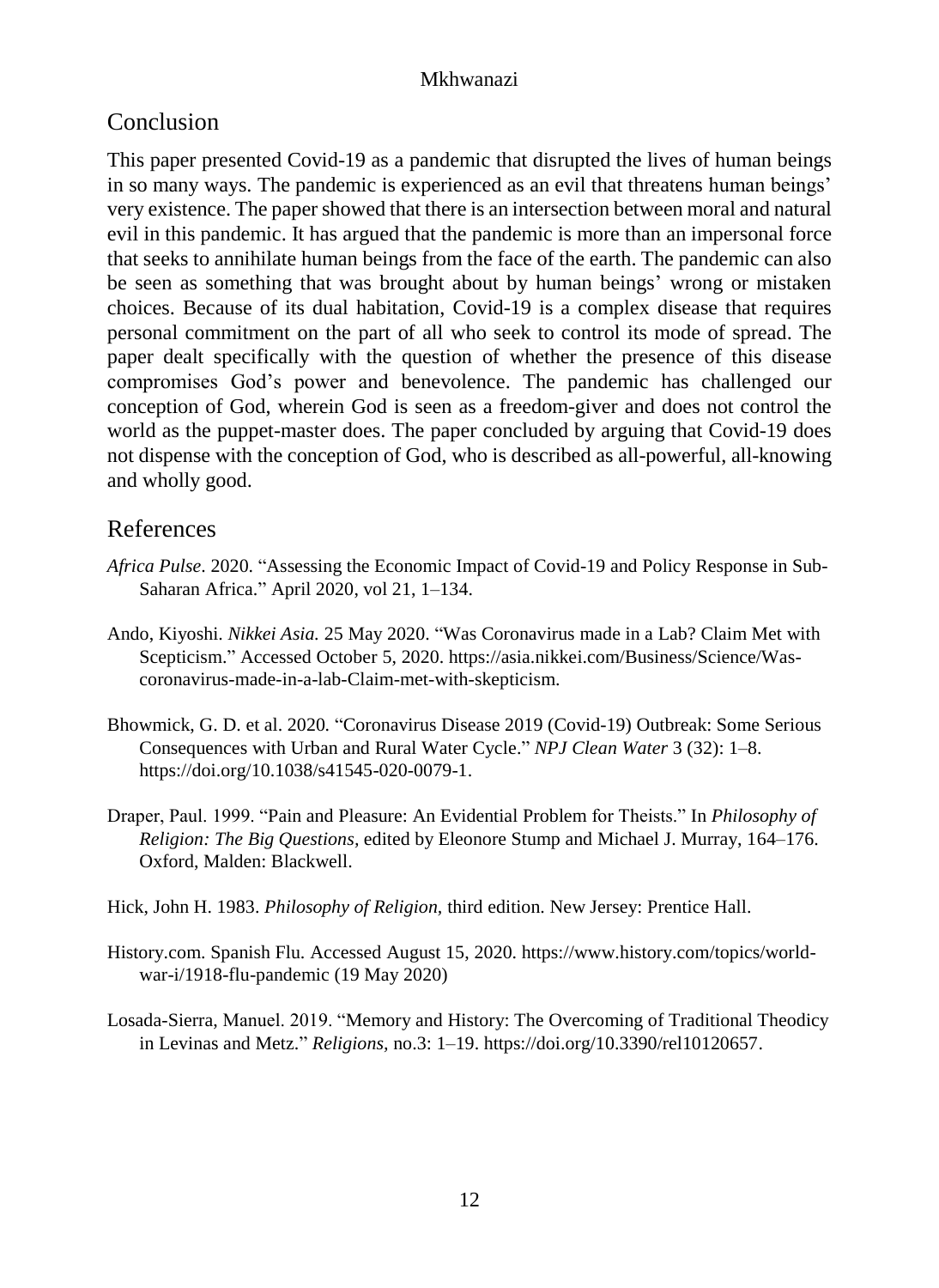- Lvov, D. K., and S. V. Alkhovsky. 2020. "Source of the Covid-19 Pandemic: Ecology and Genetics of Coronaviruses (Betacoronavirus: Coronaviridae) SARS-CoV, SARS-CoV-2 (subgenus Sarbecovirus), and MERS-CoV (subgenus Merbecovirus)." *Problems of Virology* 65 (2): 62–70. (In Russ.). Accessed August 5, 2020. [https://doi.org/10.36233/0507-4088-2020-65-2-62-70.](https://doi.org/10.36233/0507-4088-2020-65-2-62-70)
- Morgan, Alexander. "What is the Truth behind the 5G Coronavirus Conspiracy Theory-culture Clash." Euronews.com 15 May 2020. Accessed August 15, 2020. [https://www.euronews.com/2020/05/15/what-is-the-truth-behind-the-5g-coronavirus](https://www.euronews.com/2020/05/15/what-is-the-truth-behind-the-5g-coronavirus-conspiracy-theory-culture-clash)[conspiracy-theory-culture-clash.](https://www.euronews.com/2020/05/15/what-is-the-truth-behind-the-5g-coronavirus-conspiracy-theory-culture-clash)
- Rowe, William L. 1999. "The Problem of Evil and some varieties of Atheism." In *Philosophy of Religion: The Big Questions,* edited by Eleonore Stump and Michael J. Murray, 157– 164. Oxford, Malden: Blackwell.
- Salzberg, Steven. 2020. "Did the WHO's Endorsement of Traditional Chinese Medicine Cause the Covid-19Pandemic?" In *Forbes* (4 May 2020). Accessed August 10, 2020. [https://www.forbes.com/sites/stevensalzberg/2020/05/04/did-the-whos-endorsement-of](https://www.forbes.com/sites/stevensalzberg/2020/05/04/did-the-whos-endorsement-of-tcm-contribute-to-the-covid-19-pandemic/#1f80d8e511c0)[tcm-contribute-to-the-covid-19-pandemic/#1f80d8e511c0.](https://www.forbes.com/sites/stevensalzberg/2020/05/04/did-the-whos-endorsement-of-tcm-contribute-to-the-covid-19-pandemic/#1f80d8e511c0)
- Swinburne, Richard. 1999. "Natural Evil and the Possibility of Knowledge." In *Philosophy of Religion: The Big Questions,* edited by Eleonore Stump and Michael J. Murray, 210–222. Oxford, Malden: Blackwell.
- *The Conversation.* 13 July 2020. "Here's how Scientists Know the Coronavirus Came from Bats and wasn't Made in a Lab." Accessed October 4, 2020. [https://theconversation.com/heres-how-scientists-know-the-coronavirus-came-from-bats](https://theconversation.com/heres-how-scientists-know-the-coronavirus-came-from-bats-and-wasnt-made-in-a-lab-14185)[and-wasnt-made-in-a-lab-14185.](https://theconversation.com/heres-how-scientists-know-the-coronavirus-came-from-bats-and-wasnt-made-in-a-lab-14185)
- *The Indian Express*. 11 October 2020. "Will Eradicate China Virus once and for all: Trump at first public event since Covid diagnosis." Accessed October 12, 2020. [https://indianexpress.com/article/world/donald-trump-resumes-public-events-with-mini](https://indianexpress.com/article/world/donald-trump-resumes-public-events-with-mini-rally-on-white-house-lawn-6720083/)[rally-on-white-house-lawn-6720083/.](https://indianexpress.com/article/world/donald-trump-resumes-public-events-with-mini-rally-on-white-house-lawn-6720083/)
- *The Washington Post*. 16 September 2020. "Trump's 'Chinese virus' Slur Makes some People Blame Chinese Americans. But others Blame Trump." Accessed October 5, 2020. [https://www.washingtonpost.com/politics/2020/09/16/trumps-chinese-virus-slur-makes](https://www.washingtonpost.com/politics/2020/09/16/trumps-chinese-virus-slur-makes-some-people-blame-chinese-americans-others-blame-trump/)[some-people-blame-chinese-americans-others-blame-trump/.](https://www.washingtonpost.com/politics/2020/09/16/trumps-chinese-virus-slur-makes-some-people-blame-chinese-americans-others-blame-trump/)
- Turcios-Casco, A. Manfredo, and Roberto Cazzolla Gatti. 2020. "Do not Blame Bats and Pangolins! Global Consequences for Wildlife Conservation after the SARS-CoV-2 Pandemic." In *Biodiversity and Conservation.* 14 September 2020. Accessed October 5, 2020[. https://doi.org/10.1007/s10531-020-02053-y.](https://doi.org/10.1007/s10531-020-02053-y)